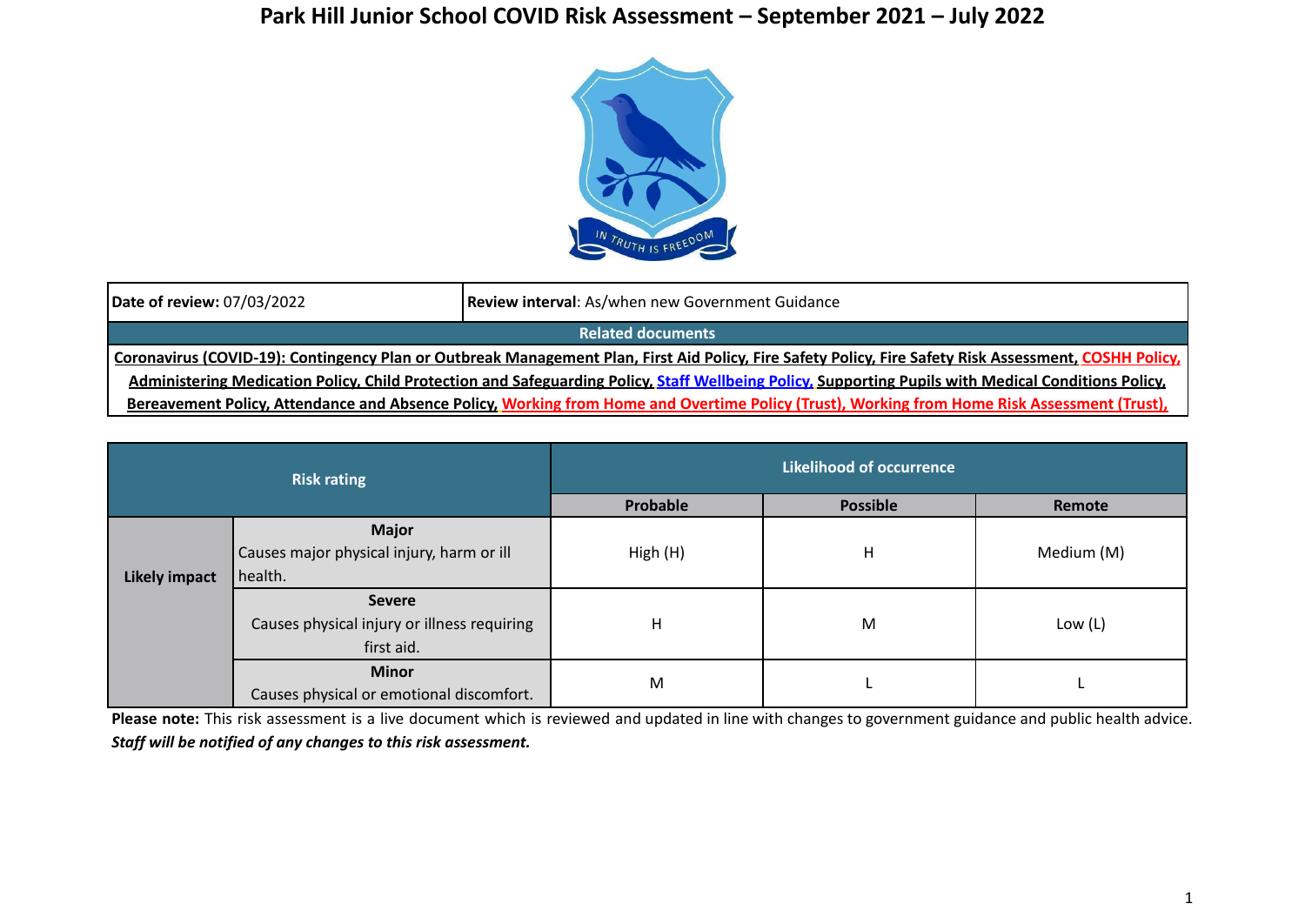| <b>Area for</b><br>concern                     | <b>Risk rating</b><br>prior to<br>action<br>H/M/L | <b>Recommended controls</b>                                                                                                                                                                                                                                                                                                                                                                                                                                                                                                                                                                                                                                                                                                                                                                                                                                                                                                                                                                                                                                                                                                                                | In place?<br>Yes/No | <b>Risk rating</b><br>following<br>action<br>H/M/L |
|------------------------------------------------|---------------------------------------------------|------------------------------------------------------------------------------------------------------------------------------------------------------------------------------------------------------------------------------------------------------------------------------------------------------------------------------------------------------------------------------------------------------------------------------------------------------------------------------------------------------------------------------------------------------------------------------------------------------------------------------------------------------------------------------------------------------------------------------------------------------------------------------------------------------------------------------------------------------------------------------------------------------------------------------------------------------------------------------------------------------------------------------------------------------------------------------------------------------------------------------------------------------------|---------------------|----------------------------------------------------|
| Awareness of<br>policies and<br>procedures     | M                                                 | All staff, volunteers, parents, pupils, visitors and contractors are aware of all relevant<br>policies and procedures, Risk Assessments including, but not limited to, the following:<br><b>CORONAVIRUS CONTINGENCY PLAN</b><br><b>Health and Safety Policy</b><br><b>First Aid Policy</b><br><b>Behaviour Policy</b><br>Pupils are supported to understand and follow the relevant school policies and<br>procedures, including, but not limited to, the following:<br><b>Health and Safety Policy</b><br><b>Behavioural Policy</b><br>The school keeps up-to-date with advice issued by, but not limited to, the following:<br>$\bullet$<br><b>DfE</b><br><b>NHS</b><br>PHE<br>The school's local health protection team (HPT) - Croydon<br>$\overline{\phantom{a}}$<br>Pupils are made aware of the measures that are in place, e.g. infection control and<br>$\bullet$<br>behaviour expectations, via various methods, including visual aids around the school and<br>reminders from staff.<br>The Office Manager conducts a review of all supplier and contractor arrangements to<br>ensure they are appropriate for the school's current operations. | Y                   |                                                    |
| <b>Positive</b><br><b>Coronavirus</b><br>cases | M                                                 | All legal requirements regarding Covid have been lifted since 24th February 2022.<br>$\bullet$<br>Individuals who test positive for Covid are not legally obliged to inform the school.<br>$\bullet$<br>However, for the Health and Safety of everyone within the school community we have<br>asked that they inform us if they test positive. Noting that it is not a legal requirement.<br>There is no requirement to self isolate if one is a close contact.<br>$\bullet$<br>Asymptomatic Individuals who test positive are advised by the school to test using a<br>$\bullet$<br>lateral flow test (free until 1st April '22) on day 5 and return when the test is negative.<br>Symptomatic individuals are asked to isolate, test using a lateral flow test (free until 1st<br>April '22) on day 5/6 and return when well enough to do so/ when they no longer have a<br>temperature or headache.                                                                                                                                                                                                                                                     | Y                   |                                                    |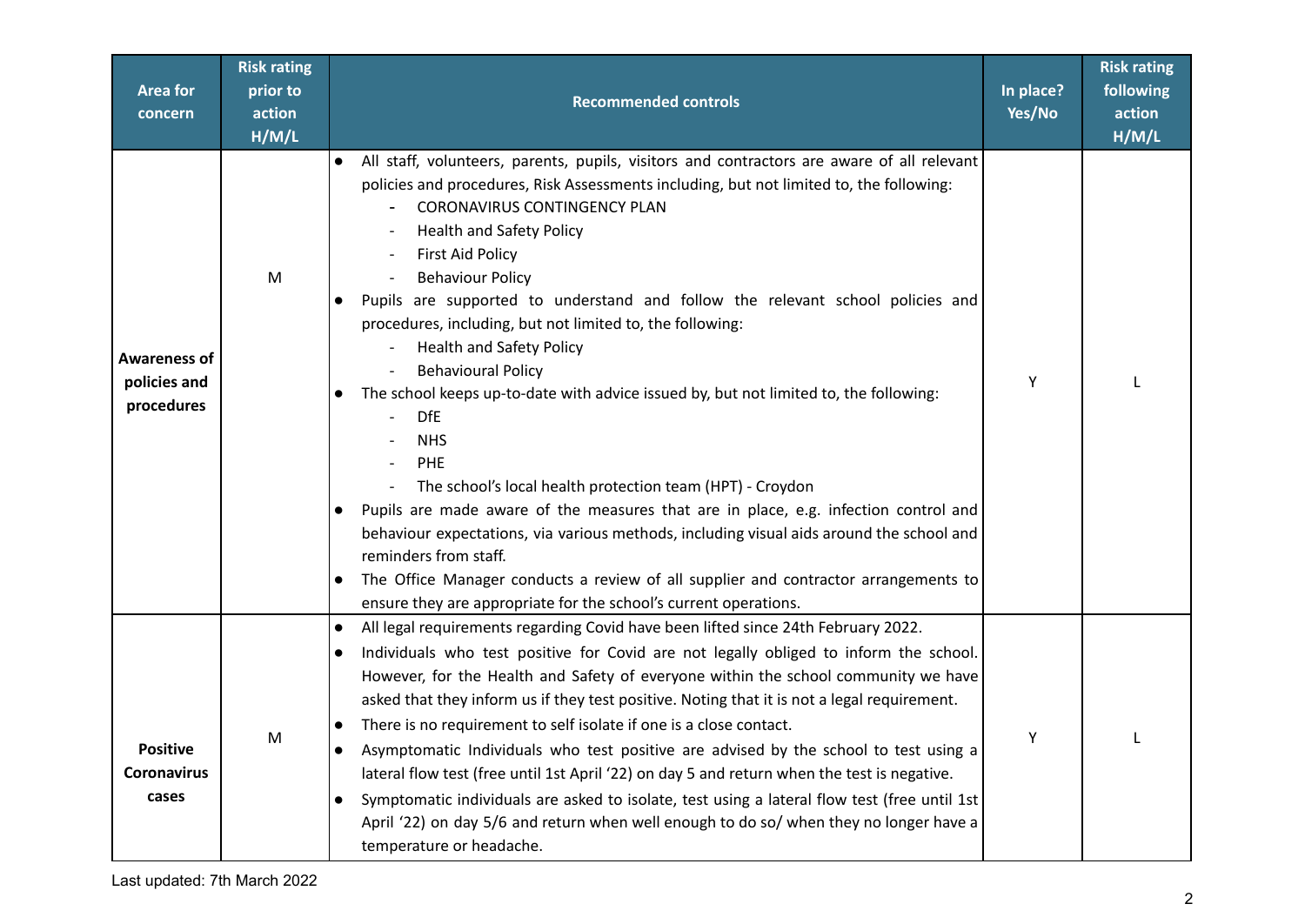| The school does not request evidence of negative test results or other medical evidence                                                                                                                                                                                                                                                                                 |  |
|-------------------------------------------------------------------------------------------------------------------------------------------------------------------------------------------------------------------------------------------------------------------------------------------------------------------------------------------------------------------------|--|
| before admitting individuals back to school after a period of self-isolation.                                                                                                                                                                                                                                                                                           |  |
| The school is no longer required to track and trace.<br>$\bullet$                                                                                                                                                                                                                                                                                                       |  |
| The school is no longer required to ask adults to test bi-weekly.<br>$\bullet$                                                                                                                                                                                                                                                                                          |  |
| Instances of staff, pupils, visitors and volunteers displaying symptoms of coronavirus are<br>$\bullet$                                                                                                                                                                                                                                                                 |  |
| managed in line with local and national guidance and the <b>Infection Control Policy</b> .                                                                                                                                                                                                                                                                              |  |
| If anyone in the school develops coronavirus symptoms while at school, they are:                                                                                                                                                                                                                                                                                        |  |
| Sent home to begin isolation and advised to isolate for 5/6 days. This is only<br>advice and not legal.                                                                                                                                                                                                                                                                 |  |
| Pupils being sent home after displaying symptoms who are awaiting collection by a<br>$\bullet$<br>parent are moved to the Medical Room where they can be isolated behind a closed door.<br>If it is not possible to isolate the pupil, they are moved to an area which is at least two<br>metres away from others. If required, a member of staff supervises the pupil. |  |
| In exceptional circumstances, where a pupil's parents cannot arrange to have their child<br>collected, if the parent gives permission and is safe to do so, the child is directed to walk,<br>cycle or scoot home. If this is not possible, the school makes alternative arrangements.                                                                                  |  |
| If the pupil needs to use the toilet while awaiting collection, they use a toilet which is<br>then cleaned and disinfected using standard cleaning products before being used by<br>anyone else.                                                                                                                                                                        |  |
| Emergency assistance is called immediately if the pupil's symptoms worsen and they<br>$\bullet$<br>require further medical care.                                                                                                                                                                                                                                        |  |
| PPE is worn by supervising staff if direct personal care is needed and they cannot<br>maintain a distance of two metres.                                                                                                                                                                                                                                                |  |
| Anyone who comes into contact with a symptomatic individual washes their hands<br>thoroughly for 20 seconds with soap and running warm water or hand sanitiser. The area<br>around the symptomatic individual is cleaned with normal household bleach after they<br>have left the premises.                                                                             |  |
| Staff members do not need to self-isolate unless they develop symptoms themselves.<br>$\bullet$                                                                                                                                                                                                                                                                         |  |
| The school refuses to admit a pupil who is displaying symptoms of coronavirus where<br>$\bullet$<br>their parents are insisting their child attends if, in its reasonable judgement, the pupil<br>poses a risk of infection to other members of the school community.                                                                                                   |  |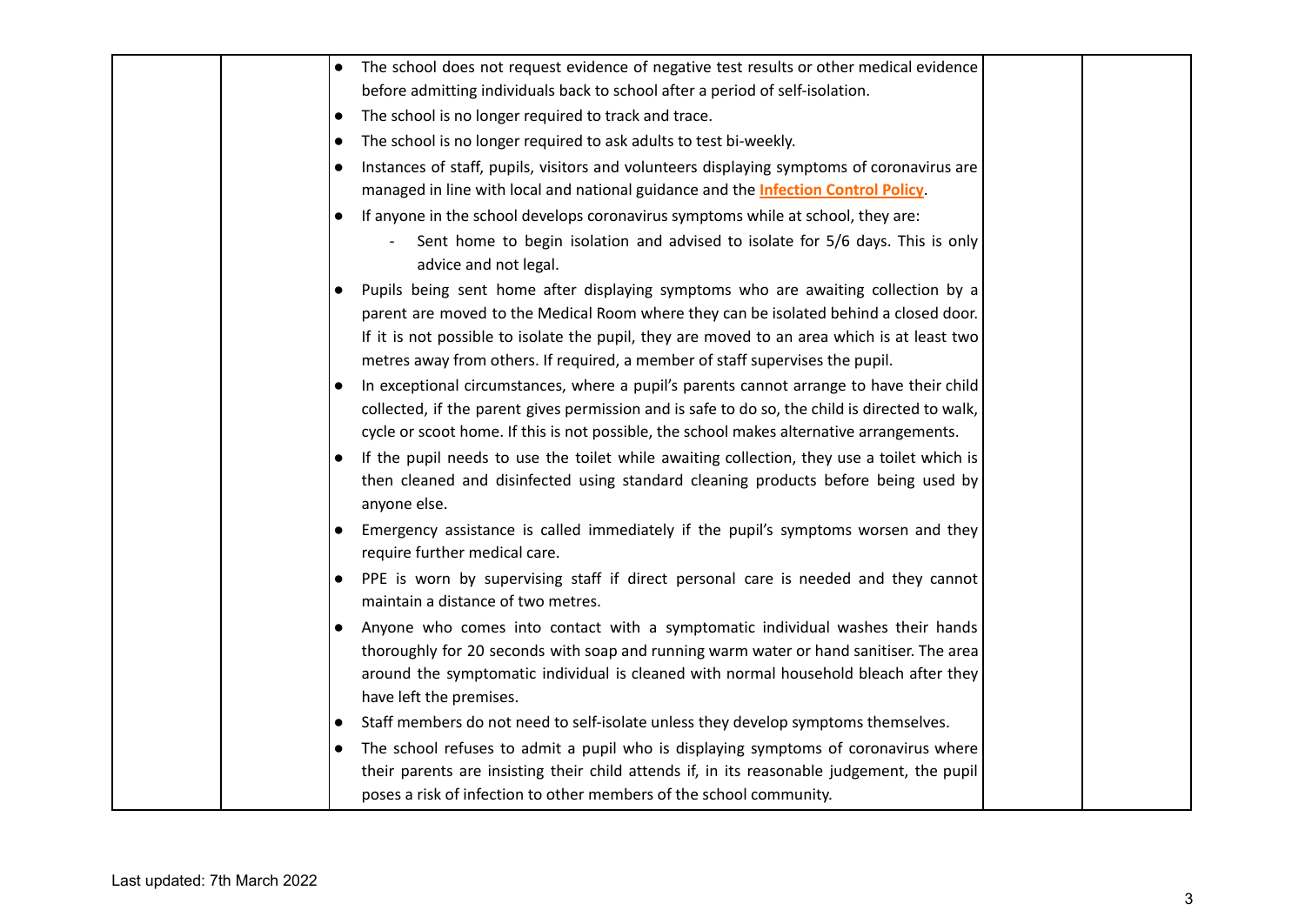| Face<br>coverings                              | $\mathsf{H}$ | Staff and visitors are NOT required to wear face coverings when moving around the<br>school premises outside of classrooms, and in communal areas. However, there is no<br>objection from the school if they choose to do so.<br>In the event of a school or local outbreak, the school adheres to advice from a director of<br>$\bullet$<br>health that may include bringing back face coverings temporarily in communal areas and<br>classrooms for staff, pupils and visitors.<br>In the event that the school must return to using face coverings, the school remains<br>sensitive to the fact that some people are less able to wear face coverings and that the<br>reasons for this may not be visible to others.<br>Individuals are not prevented from entering or attending school on the grounds that they<br>$\bullet$<br>are not wearing a face covering. | Y | M |
|------------------------------------------------|--------------|----------------------------------------------------------------------------------------------------------------------------------------------------------------------------------------------------------------------------------------------------------------------------------------------------------------------------------------------------------------------------------------------------------------------------------------------------------------------------------------------------------------------------------------------------------------------------------------------------------------------------------------------------------------------------------------------------------------------------------------------------------------------------------------------------------------------------------------------------------------------|---|---|
| <b>PPE</b>                                     | M            | PPE is kept in the Medical room if required.<br>$\bullet$<br>Used PPE is disposed of properly using bins provided around the school. Staff and pupils<br>$\bullet$<br>are told not to use recycling bins for the disposing of PPE.<br>All PPE waste is put in a plastic rubbish bag which, once full, is tied and placed in a<br>second tied bag and stored in a suitable and secure place, marked for storage for 72<br>hours. Following this period, it is not put in the communal waste area.                                                                                                                                                                                                                                                                                                                                                                     | Y |   |
| Hand<br>cleaning and<br>respiratory<br>hygiene | Н            | Staff, pupils, visitors and contractors are informed that enhanced hygiene practices are<br>$\bullet$<br>still in place.<br>Suitable handwashing/sanitising facilities are provided for individuals to wash their hands<br>regularly and at the following intervals:<br>Arrival at school<br>Before and after eating<br>Adequate amounts of tissues and bins are available in the relevant areas.<br>$\bullet$<br>Visual aids are displayed throughout the school reminding pupils to wash their hands<br>$\bullet$<br>regularly and follow the 'catch it, bin it, kill it' approach.<br>Pupils are instructed to cough or sneeze into their inner elbow and use a tissue to cover<br>$\bullet$<br>their mouths and noses where possible, disposing of the tissue in lidded bins.<br>Pupils wash their hands after they have coughed or sneezed.                     | Υ | м |
| <b>Cleaning</b>                                | M            | The school maintains an appropriate cleaning schedule as per health and safety and<br>$\bullet$<br>hygiene needs.<br>The site manager implements a cleaning schedule that ensures cleaning is generally to a<br>$\bullet$<br>high standard.<br>Provision for ensuring toilets are cleaned regularly.                                                                                                                                                                                                                                                                                                                                                                                                                                                                                                                                                                 | Υ |   |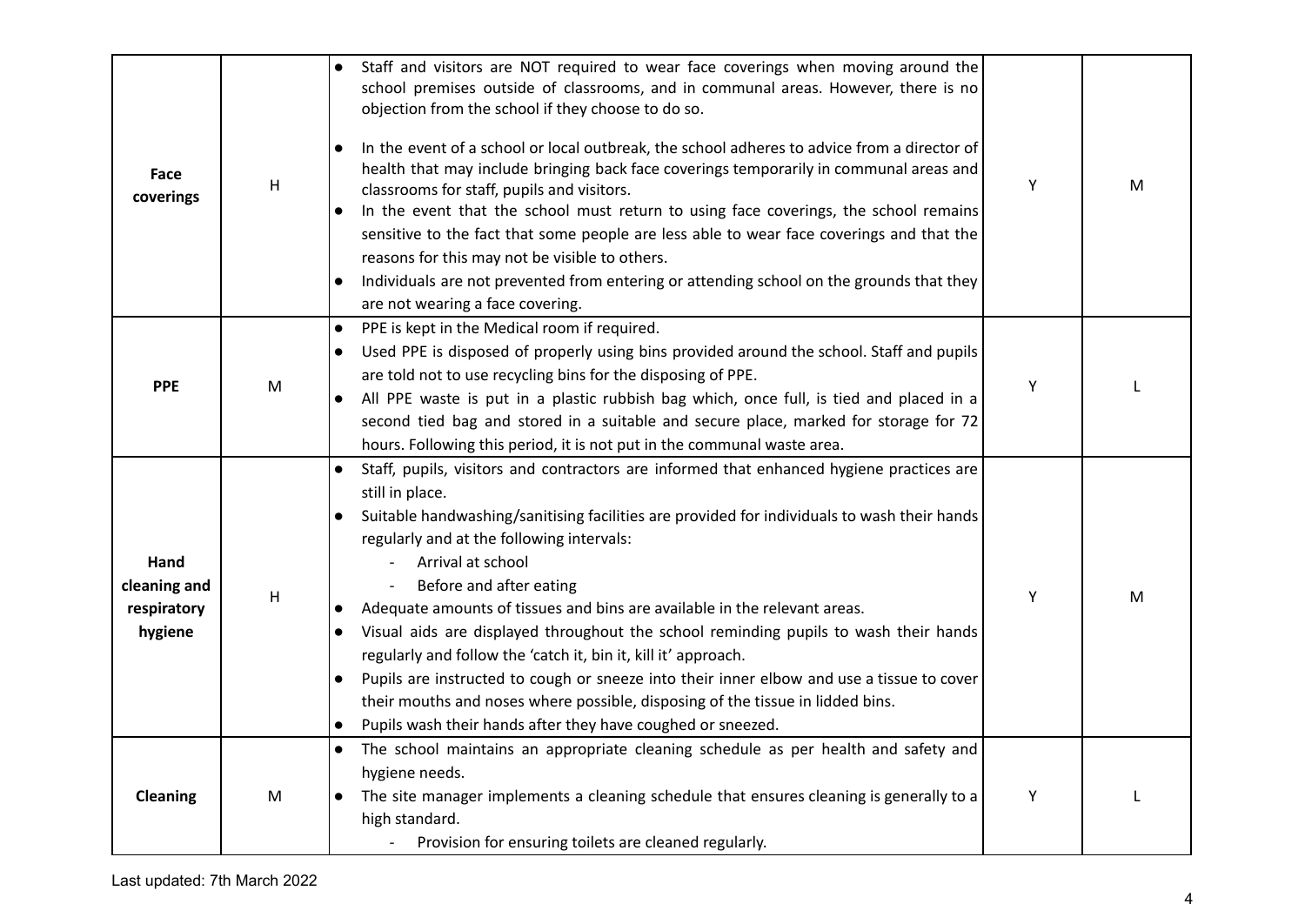|                                              |   | The necessary areas of the school are deep cleaned with suitable cleaning agents and in<br>$\bullet$<br>line with the COSHH Policy termly.<br>Signs are placed in relevant areas to instruct staff and pupils to always flush toilets with<br>the lids down.                                                                                                                                                                                                                                                                                                                                                                                                                     |   |   |
|----------------------------------------------|---|----------------------------------------------------------------------------------------------------------------------------------------------------------------------------------------------------------------------------------------------------------------------------------------------------------------------------------------------------------------------------------------------------------------------------------------------------------------------------------------------------------------------------------------------------------------------------------------------------------------------------------------------------------------------------------|---|---|
| <b>Social</b><br>distancing                  | M | Social distancing is not a requirement, however the school advises that people respect<br>$\bullet$<br>each other's personal space.<br>If a member of staff is uncomfortable with someone not wearing a face covering closeby<br>and they voice it, this should be respected.                                                                                                                                                                                                                                                                                                                                                                                                    | Υ | M |
| <b>Resources</b>                             | M | Resources can be shared and the school will do its best to maintain this within year<br>groups. Where this is not possible, there are cleaning agents around the school for<br>cleaning resources and equipment.                                                                                                                                                                                                                                                                                                                                                                                                                                                                 | Υ | M |
| <b>Ventilation</b><br>and heating            | M | Staff and pupils are made aware that enhanced ventilation is still in place.<br>$\bullet$<br>Where mechanical ventilation is used, recirculatory systems are adjusted to full fresh air<br>$\bullet$<br>where possible.<br>Where possible, the windows of occupied rooms are open. In cold weather, where this<br>causes issues with thermal comfort, the following mitigations are put in place where<br>possible:<br>Classrooms are rearranged to minimise the discomfort caused by draughts from<br>$\overline{\phantom{a}}$<br>open windows, e.g. by moving desks and chairs<br>Ventilation is increased while the space is unoccupied, e.g. during break- and<br>lunchtimes | Y |   |
| <b>Fire safety</b>                           | M | The site manager ensures that all fire detection, alarm system and fire extinguisher<br>$\bullet$<br>checks are up-to-date.<br>The Office Manager and Estate Manager ensure that the fire management plan and fire<br>$\bullet$<br>safety risk assessment are up-to-date and applicable to any changes in people movement<br>or access, e.g. if parts of the school remain temporarily closed.                                                                                                                                                                                                                                                                                   | Y |   |
| <b>Attendance</b><br>&<br>Remote<br>Learning | H | Parents are informed that the usual rules on school attendance apply - this means<br>$\bullet$<br>parents have a duty to ensure that their child attends regularly. Attendance is mandatory.<br>The attendance register is taken as normal and absences are followed up, in line with the<br>Attendance and Absence Policy.<br>Where possible, remote education will be provided for pupils who are isolating at<br>$\bullet$<br>home and abroad, and facing challenges to return due to coronavirus-related<br>travel restrictions, for the period they are abroad.                                                                                                             | Y | M |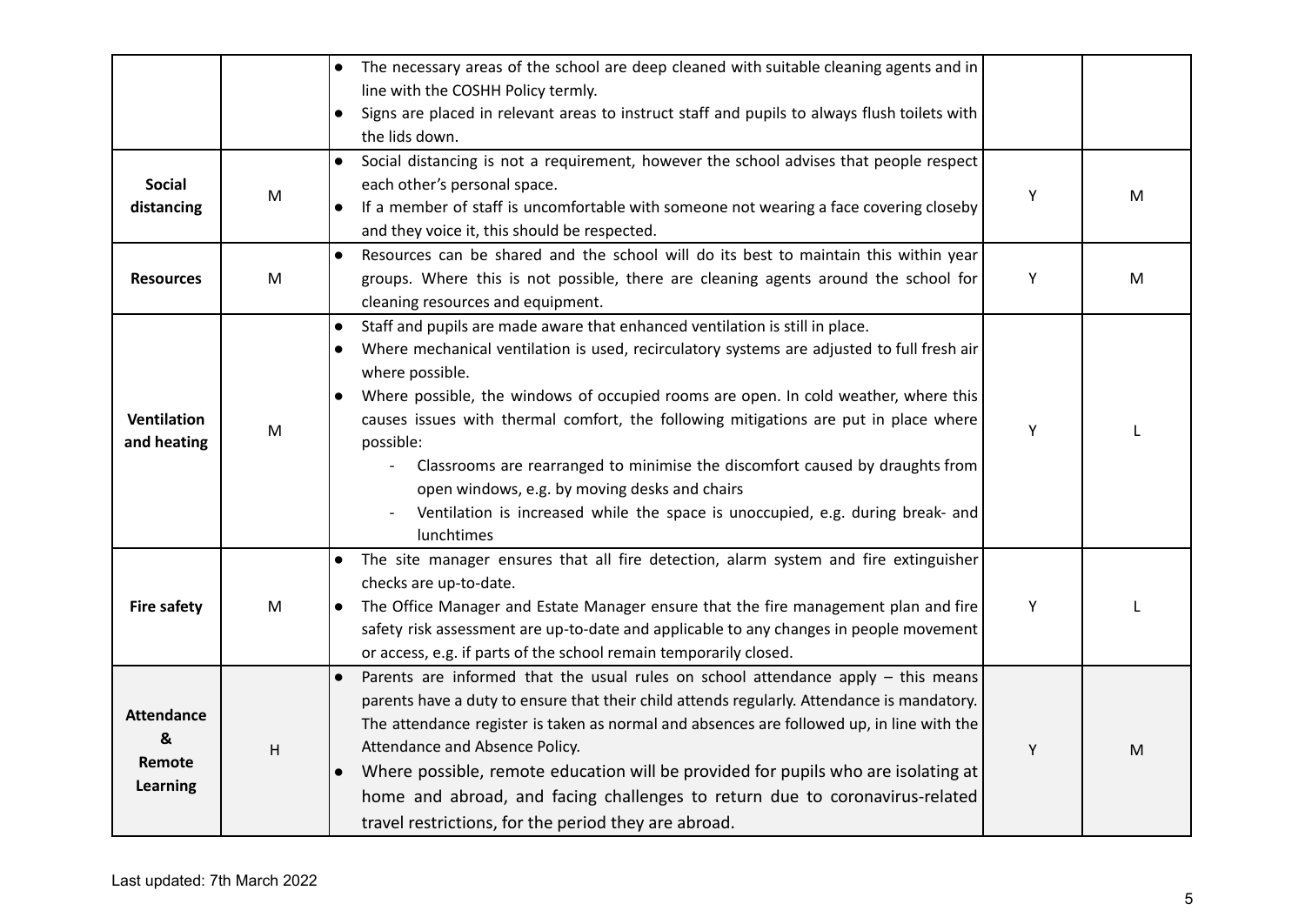|                                                |                                                                                                            | The Assistant headteacher ensures that pupils taught remotely are set work that as a<br>$\bullet$<br>minimum covers four hours a day.<br>In the event of a full/ partial school closure, Teaching staff deliver all remote education in<br>$\bullet$<br>line with the expectations set out in the Pupil Remote Learning Policy.                                                                                                                                                                                 |   |   |
|------------------------------------------------|------------------------------------------------------------------------------------------------------------|-----------------------------------------------------------------------------------------------------------------------------------------------------------------------------------------------------------------------------------------------------------------------------------------------------------------------------------------------------------------------------------------------------------------------------------------------------------------------------------------------------------------|---|---|
| <b>Clinically</b><br>vulnerable<br>individuals | н                                                                                                          | In line with the latest guidance, pupils under the age of 18 who were previously<br>$\bullet$<br>considered to be clinically extremely vulnerable (CEV) are no longer considered CEV.<br>Clinically vulnerable staff continue to attend school provided they follow the school's<br>$\bullet$<br>control measures to minimise the risks of transmission.<br>CEV staff follow the same guidance as their colleagues, but may follow additional<br>$\bullet$<br>precautions outlined by their medical specialist. | Y | M |
| Workforce                                      | $\mathsf{M}% _{T}=\mathsf{M}_{T}\!\left( a,b\right) ,\ \mathsf{M}_{T}=\mathsf{M}_{T}\!\left( a,b\right) ,$ | The headteacher ensures safe staffing ratios are met. If there are concerns about staffing<br>$\bullet$<br>capacity, the headteacher talks to the Trust and the LA.<br>The headteacher considers whether it is possible for specific staff undertaking certain<br>$\bullet$<br>roles to work from home without disrupting face-to-face education at the school.<br>Line managers discuss and agree any proposed changes in role or responsibility with<br>members of staff.                                     | Y |   |
| <b>Transport</b>                               | M                                                                                                          | Fresh air through ventilation is maximised, particularly through opening windows and<br>$\bullet$<br>ceiling vents.<br>Face coverings are recommended to be worn by adults and pupils in enclosed and<br>crowded places - this includes on public and dedicated school transport.                                                                                                                                                                                                                               | Υ |   |
| <b>Catering</b>                                | M                                                                                                          | The school's kitchen is fully open and operates within usual legal requirements.<br>$\bullet$<br>FSM or food parcels are provided for eligible pupils who are not attending school during<br>$\bullet$<br>term time where they:<br>Are self-isolating.<br>Have symptoms or a positive test result.<br>Are not attending as a result of local restrictions advised by the government.                                                                                                                            | Υ |   |
| <b>Uniform</b>                                 |                                                                                                            | The usual rules on school uniform apply; however, the school takes a mindful and<br>$\bullet$<br>considerate approach to non-compliance.<br>To mitigate thermal discomfort caused by increased ventilation, pupils are able to wear<br>$\bullet$<br>additional, suitable indoor items of clothing in addition to their usual uniform - where<br>this occurs, no additional financial pressure is placed on parents.                                                                                             | Y |   |
| <b>Educational</b><br>visits                   | ${\sf M}$                                                                                                  | Educational visits can take place. This includes a system of controls and the COVID-secure<br>$\bullet$<br>measures in place at the destination.                                                                                                                                                                                                                                                                                                                                                                | Y |   |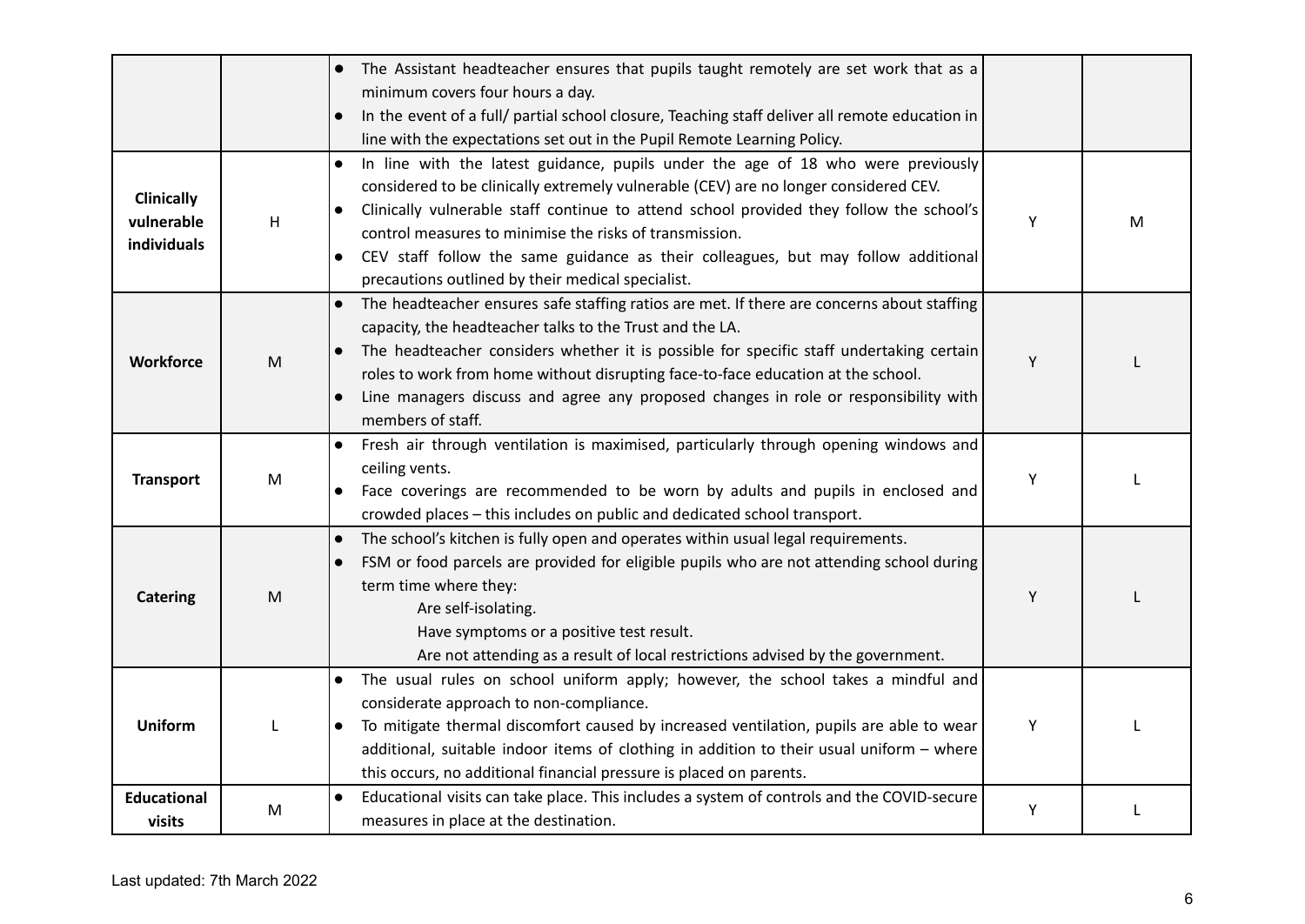| <b>Extracurricula</b>             |   | A full and thorough risk assessment is made in relation to all educational visits to ensure<br>$\bullet$<br>they can be undertaken safely.<br>Pupils are allowed on trips to outdoor public places and do not need to be restricted to<br>$\bullet$<br>limits on gatherings<br>The school follows the guidelines relevant to trips to indoor spaces. Once inside:<br>$\bullet$<br>Staff are to remain with the pupils in the group.<br>The school works to provide all before and after-school educational activities and<br>$\bullet$                                                                                                                                                                                                                                                                                                                                                                                                                                                                                                      |   |  |
|-----------------------------------|---|---------------------------------------------------------------------------------------------------------------------------------------------------------------------------------------------------------------------------------------------------------------------------------------------------------------------------------------------------------------------------------------------------------------------------------------------------------------------------------------------------------------------------------------------------------------------------------------------------------------------------------------------------------------------------------------------------------------------------------------------------------------------------------------------------------------------------------------------------------------------------------------------------------------------------------------------------------------------------------------------------------------------------------------------|---|--|
| r activities<br>and<br>wraparound | M | wraparound childcare for all pupils.<br>Parents are advised that the provision is available and there are legally no restrictions.<br>$\bullet$<br>Wraparound provisions including those of outside agencies are run in line with the<br>$\bullet$<br>current government guidance i.e. are Covid secure.                                                                                                                                                                                                                                                                                                                                                                                                                                                                                                                                                                                                                                                                                                                                    | Y |  |
| provision<br><b>Curriculum</b>    | M | The government's catch-up funding is utilised to ensure pupils receive the support they<br>$\bullet$<br>need to catch-up on learning lost due to the coronavirus pandemic.<br>School swimming and water safety lessons are conducted in line with Swim England's<br>$\bullet$<br>guidance & Measures are in place to minimise the risk of transmission in changing<br>rooms.<br>Large indoor spaces (Hall & Refectory) with maximised natural ventilation flows, e.g.<br>$\bullet$<br>through opening windows and doors, are used where outdoor sports are not possible.<br>Staff overseeing indoor sports pay scrupulous attention to cleaning and hygiene.<br>$\bullet$<br>Staff are made aware that social distancing in sports is not required unless directed.<br>$\bullet$<br>External facilities are used in line with government guidance, including travel to and<br>$\bullet$<br>from those facilities.<br>Competitions between different schools, whether indoor or outdoor, can take place in<br>line with government guidance. | Y |  |
| Wellbeing                         | M | Staff are vigilant in discerning pupil mental health and report any concerns to the<br>SENDCO.<br>The school provides opportunities for pupils to talk about their mental health and<br>$\bullet$<br>experiences.<br>The SLT discusses the implications on staff and pupil workload and puts a plan in place to<br>minimise the risk of stress.<br>The headteacher and DSL ensure provision is in place to help protect wellbeing and<br>$\bullet$<br>mental health.<br>Safeguarding issues are managed in line with the Child Protection and Safeguarding<br>Policy.                                                                                                                                                                                                                                                                                                                                                                                                                                                                       | Y |  |